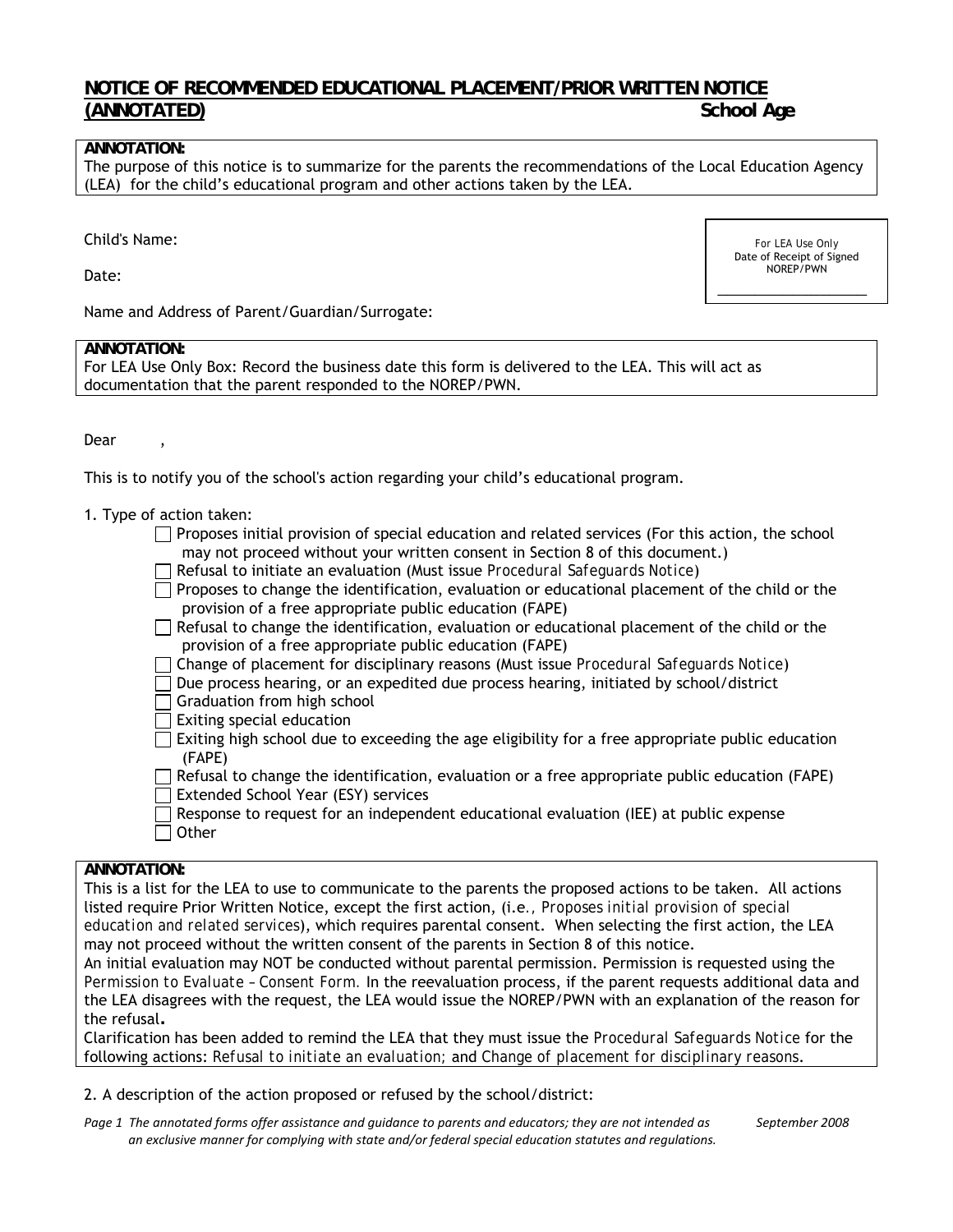# **ANNOTATION:**

This section provides the LEA an opportunity to describe to the parents the type of action proposed or refused in Section 1 of this notice. For example, The parent has requested additional testing to be conducted for purposes of reevaluation, and the LEA refuses to do additional testing because the LEA believes existing evaluation data on the student are sufficient to determine that the child continues to be a child with a disability and also to determine the child's educational needs.

3. An explanation of why the school/district proposed or refused to take the action:

# **ANNOTATION:**

This section provides an explanation of the reasons why the above actions were proposed or refused. Following are some examples:

- Evaluation data indicate that the child does not meet the eligibility requirements as a child with a disability.
- Evaluation data and the child's performance indicate that the child has met exit criteria as determined by the IEP team and is no longer in need of specially designed instruction, and therefore no longer needs special education.
- The student will be graduating with a regular diploma.
- The LEA has conducted an evaluation and considers the data to be valid and comprehensive and therefore refuses to pay for an independent evaluation.

4. A description of other options that the IEP team considered and the reasons why those options were rejected. If the action proposed or refused is in regard to educational placement, options considered must begin with the general educational environment with supplementary aids and services (information about supplementary aids and services is available on the PaTTAN website at www.pattan.net):

| <b>Options Considered</b> | Reason for Rejection |
|---------------------------|----------------------|
|                           |                      |
|                           |                      |
|                           |                      |
|                           |                      |
|                           |                      |
|                           |                      |

# **ANNOTATION:**

This section explains to the parents the reasons why the options considered were not found to be appropriate. Following are some examples:

- Child does not need specially designed instruction to be successful in the general education curriculum.
- Results of the evaluation indicate that the child's needs can be met with supplemental support service.
- Observations conducted during the reevaluation indicate that receiving itinerant support would not be sufficient to meet the child's needs.

5. A description of each evaluation procedure(s), assessment(s), record(s) or report(s) used as a basis for the proposed action or action refused:

Page 2 of 6 The annotated forms offer assistance and quidance to parents and educators; they are not intended as September 2008 an exclusive manner for complying with state and/or federal special education statutes and regulations.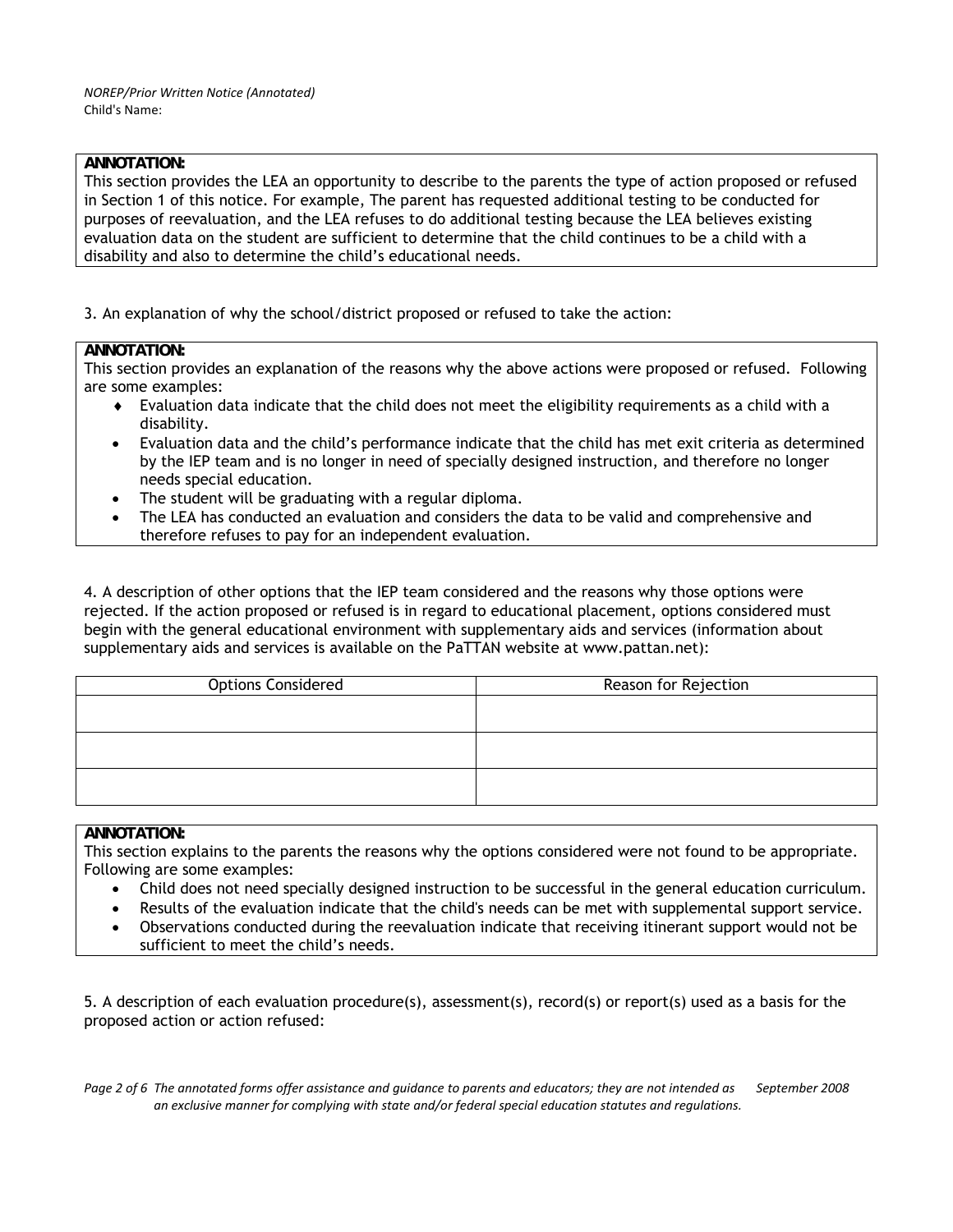### **ANNOTATION:**

This section describes the evaluation procedure(s), assessment(s), record(s), or report(s) used as a basis for the action proposed or refused. Below are some examples of evaluation procedures/tools. However, this section also must contain a description of the procedures used.

- Response to Intervention (RtI)
- Progress monitoring data
- Curriculum-based assessment data
- Benchmark assessment data
- Oral reading fluency data
- Parent observations and data on behavior in the home
- Functional behavior assessment
- Assistive technology assessment
- Data from related service providers
- Informal behavior assessment
- Classroom observations and other observations
- Evaluation information provided by the parents
- Standardized assessments, including the PSSA and PASA
- Individual or group achievement assessments (may be state or nationally normed)
- Existing evaluation data (school reports)
- Vocational assessment
- Functional assessment(s) results
- Data from individual or group assessments of emotional, social, or behavioral functioning

6. A description of other factors that were relevant to the school's/district's proposal or refusal:

### **ANNOTATION:**

This section describes other factors, if any, that were re levant to the proposed action or refusal. Following are some examples:

- Based on data collected on the child, the child demonstrates consistent behavioral difficulties during transitions between settings.
- Child is reading at grade level.
- Child has a medical condition that will require an extended absence from school.

7. The edu cational placement recommended for your child is: (State the type of supports, e.g., Itinerant Learning Support, Supplemental Autistic Support, Full-Time Emotional Support)

| <b>School District</b><br>Superintendent/Designee<br><b>Charter School CEO</b>                                                                                                                              | Signature                            | Date           |
|-------------------------------------------------------------------------------------------------------------------------------------------------------------------------------------------------------------|--------------------------------------|----------------|
| ANNOTATION:                                                                                                                                                                                                 |                                      |                |
| This section informs the parents of the amount of special education supports and the type of special<br>education supports that are being recommended. Following are the options available to the IEP team: |                                      |                |
| Amount of Special Education Supports*                                                                                                                                                                       | Type of Special Education Supports** |                |
| <b>Itinerant</b>                                                                                                                                                                                            | Learning Support                     |                |
| Supplemental                                                                                                                                                                                                | Life Skills Support                  |                |
| Page 3 of 6. The annotated forms offer assistance and quidance to parents and educators: they are not intended as                                                                                           |                                      | Sentemher 2008 |

ssistance and guidance to parents and educators; they are not intended as an exclusive manner for complying with state and/or federal special education statutes and regulations.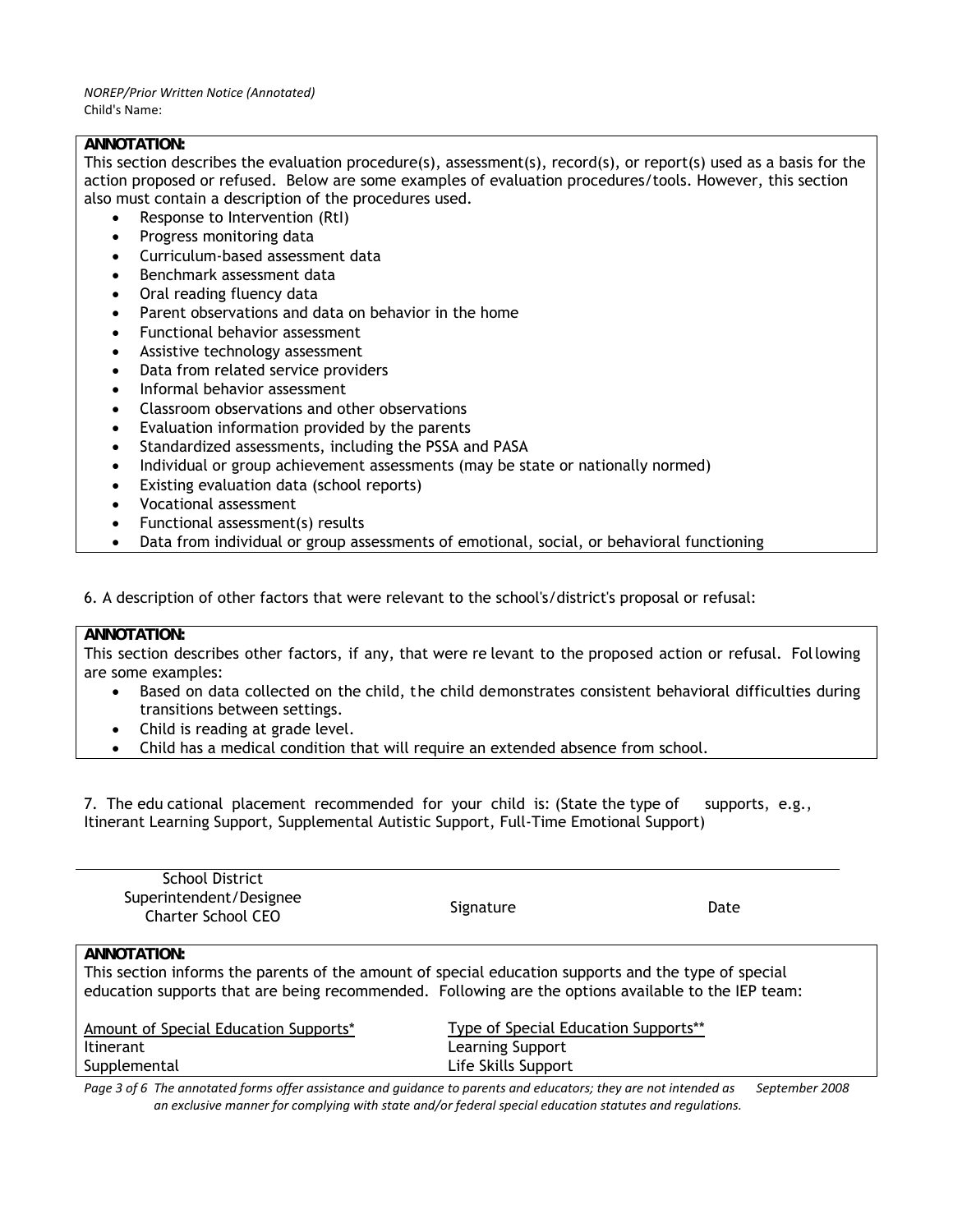| <b>Full Time</b> | <b>Emotional Support</b>                                     |
|------------------|--------------------------------------------------------------|
|                  | Deaf or Hard of Hearing Support                              |
|                  | <b>Blind or Visually Impaired Support</b>                    |
|                  | Speech and Language Support                                  |
|                  | <b>Physical Support</b>                                      |
|                  | <b>Autistic Support</b>                                      |
|                  | <b>Multiple Disabilities Support</b>                         |
|                  |                                                              |
| $\star$          | Select only one of the Amount of Special Education Supports  |
| **               | Select one or more of the Type of Special Education Supports |

You have rights and protections under the law described in the *Procedural Safeguards Notice*. If you need more information or want a copy of this notice, you may contact. If you want more information, please contact: Name and Title:\_\_\_\_\_\_\_\_\_\_\_\_\_\_\_\_\_\_\_\_\_\_\_\_\_\_\_\_\_\_\_\_\_ Phone: \_\_\_\_\_\_\_\_\_\_\_\_\_\_ Email Address:\_\_\_\_\_\_\_\_\_\_\_\_\_\_\_\_\_\_\_\_\_\_\_\_\_\_\_\_\_\_\_\_\_\_\_\_\_\_\_\_\_\_\_\_\_\_\_\_\_\_\_\_\_\_

### 8**.** PARENTAL CONSENT

Directions for Parent/Guardian/Surrogate: Please check one of the options, sign this form, and return it within 10 calendar days. In circum stances when this form is NOT completed and parent consent is NOT required, the school will proceed as proposed after 10 calendar days.

 $\Box$  I request a meeting to discuss this recommendation with school personnel

 $\Box$  I approve this action/recommendation.

I do not approve this action/recommendation.\* My reason for disapproval is**:** 

I request: (Contact the Office for Dispute Resolution at 800-360-7282 for additional information)

 $\Box$  Mediation

 $\Box$  Due process hearing

\*If you do not approve the action/recommendation(s), your child will remain in the current program/placement only if you request a due process hearing or mediation through the Office for Dispute Resolution. If you do not request Due Process or Mediation through the Office for Dispute Resolution, the LEA will implement the action/recommendation(s).

### **SIGN HERE:**

Parent's Signature **Date** Daytime Phone

### **ANNOTATION:**

Parents are to select the appropriate option indicating their approval or disapproval of the proposed action. If parents do not approve the recommendation, they should list the reason for disapproval. Parents always have the right to formally request one of the options listed below or they may prefer to work informally to reach agreement.

### Mediation: IDEA 2004 revised several provisions of procedural safeguards. LEAs and parents should consult the

Page 4 of 6 The annotated forms offer assistance and quidance to parents and educators; they are not intended as September 2008 an exclusive manner for complying with state and/or federal special education statutes and regulations.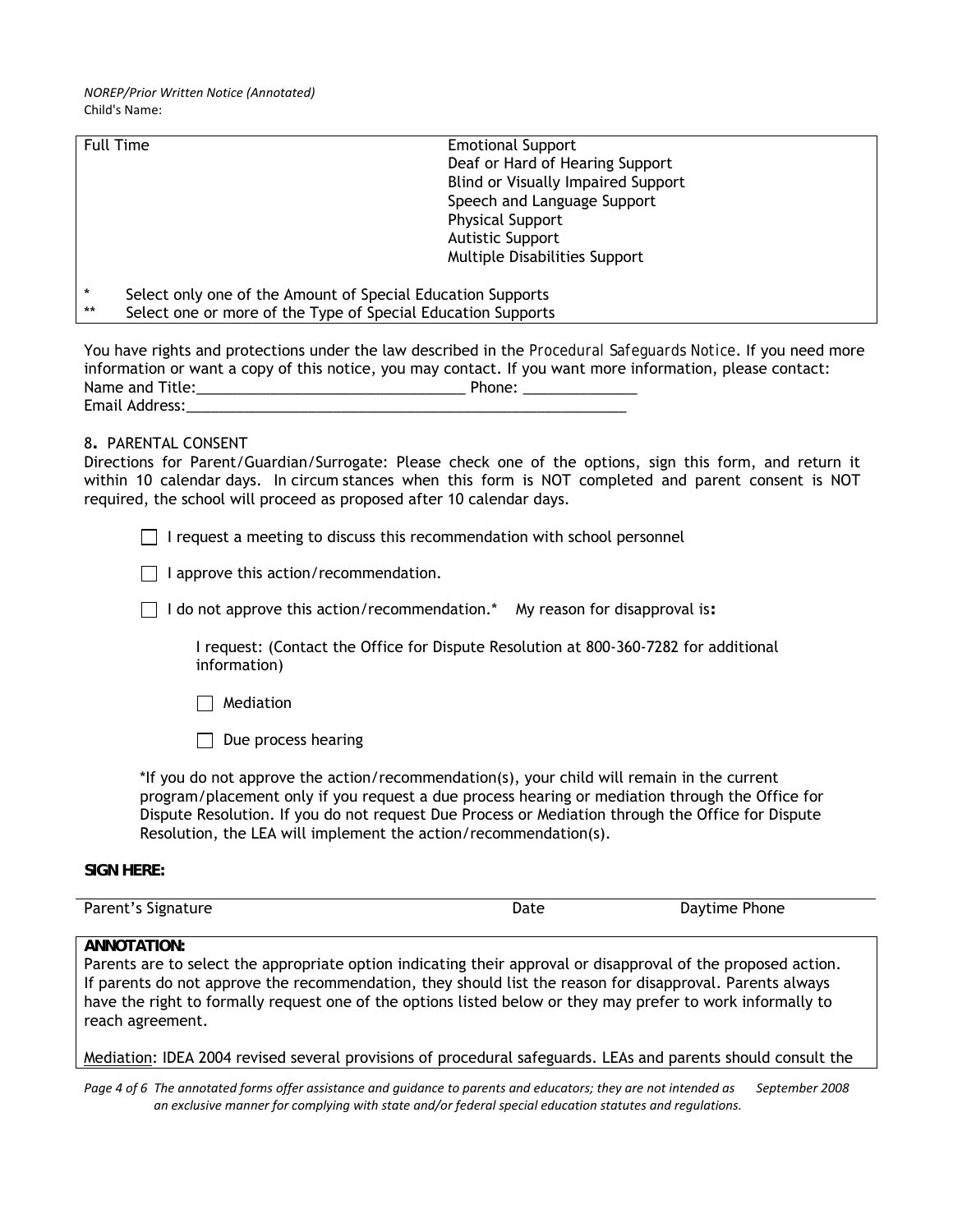*Procedural Safeguards Notice* for detailed information related to mediation.

Due Process Hearing: When a parent checks this box, the LEA has the obligation to provide the parent with the *Due Process Complaint Notice* form and the *Procedural Safeguards Notice*. A parent filing a due process complaint must provide a copy to the LEA and the Office for Dispute Resolution. LEAs and parents should consult the *Procedural Safeguards Notice* for detailed information related to due process hearings.

**PLEASE RETURN THIS ENTIRE FORM TO:**  Name:

Address:

Attached are local resources you can consult for additional information about the law and your rights.

For help in understanding this form, an annotated *NOREP/Prior Written Notice* form is available on the PaTTAN website at [www.pattan.net](http://www.pattan.net/) Type "Annotated Forms" in the Search feature on the website.